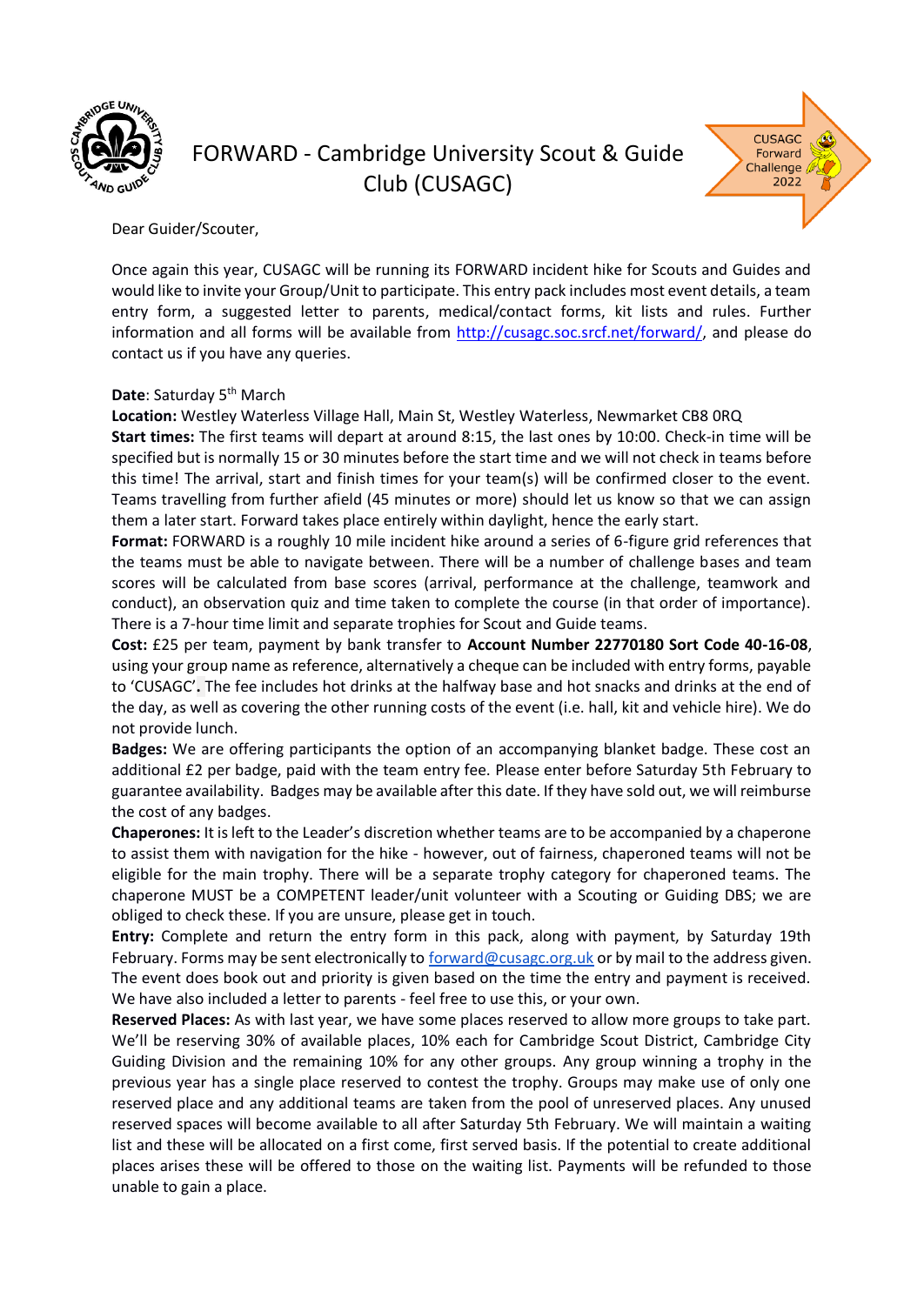**Parking:** Parking for chaperones/parents is available at Westley Waterless Village Hall.

**Medical/Emergency Contact Forms:** These MUST be completed and returned to us for ALL team members and chaperones, ideally before the event but at the latest on the day. Dietary requirements are now collected on team forms to ensure we have enough of the right kind of food! We strongly advise you to inform us of any specific medical needs before the event so that we can guarantee to cater for them. **Any participant (including chaperones) who arrives without a medical form will not be allowed to take part!**

**Rules and Kit Lists:** Are attached. Please ensure you and your teams have read, understood and adhere to the rules. We reserve the right to disqualify or penalize any teams which break rules or do not have the necessary kit.

**Changes to teams:** Team members may be changed as long as we are informed, up to and including on the day, as long as all forms are returned. Teams of less than 4 will not be able to compete unless chaperoned. Alternatively, we may be able to combine you with another team. In the event of a team pulling out completely, a full refund will be made if we are informed before Saturday 19th February and a 50% refund if we are informed by Saturday 26th February.

**Results:** Due to the number of teams, results are unlikely to be available on the day. They will be sent out to all leaders when confirmed, and we will be happy to visit meetings to present trophies if feasible.

**Covid precautions:** Please do not attend if you have any Covid symptoms and all participants are requested to take a lateral flow test on the morning of the event. Depending on regulations at the time of the event face masks may have to be worn inside the hall when not eating.

**Safety and Procedures:** Please contact us if you have any questions; we would be happy to show you the event protocols. The event is fully risk assessed and insured.

**Contact Numbers on the Day:** HQ 07908795614; Please take this down but do not use it before the day.

Thank you for your interest; we look forward to receiving your entry in the near future. If you, or any member of your leadership team, would like to help out on the day, please do get in touch - we would welcome all offers! Leaders are not required to stay but it is a large event and any help is appreciated. If you have any further queries then please do not hesitate to contact us!

Yours in Scouting and Guiding, Emma Crickmore & Will Vinnicombe CUSAGC FORWARD 2022 Organisers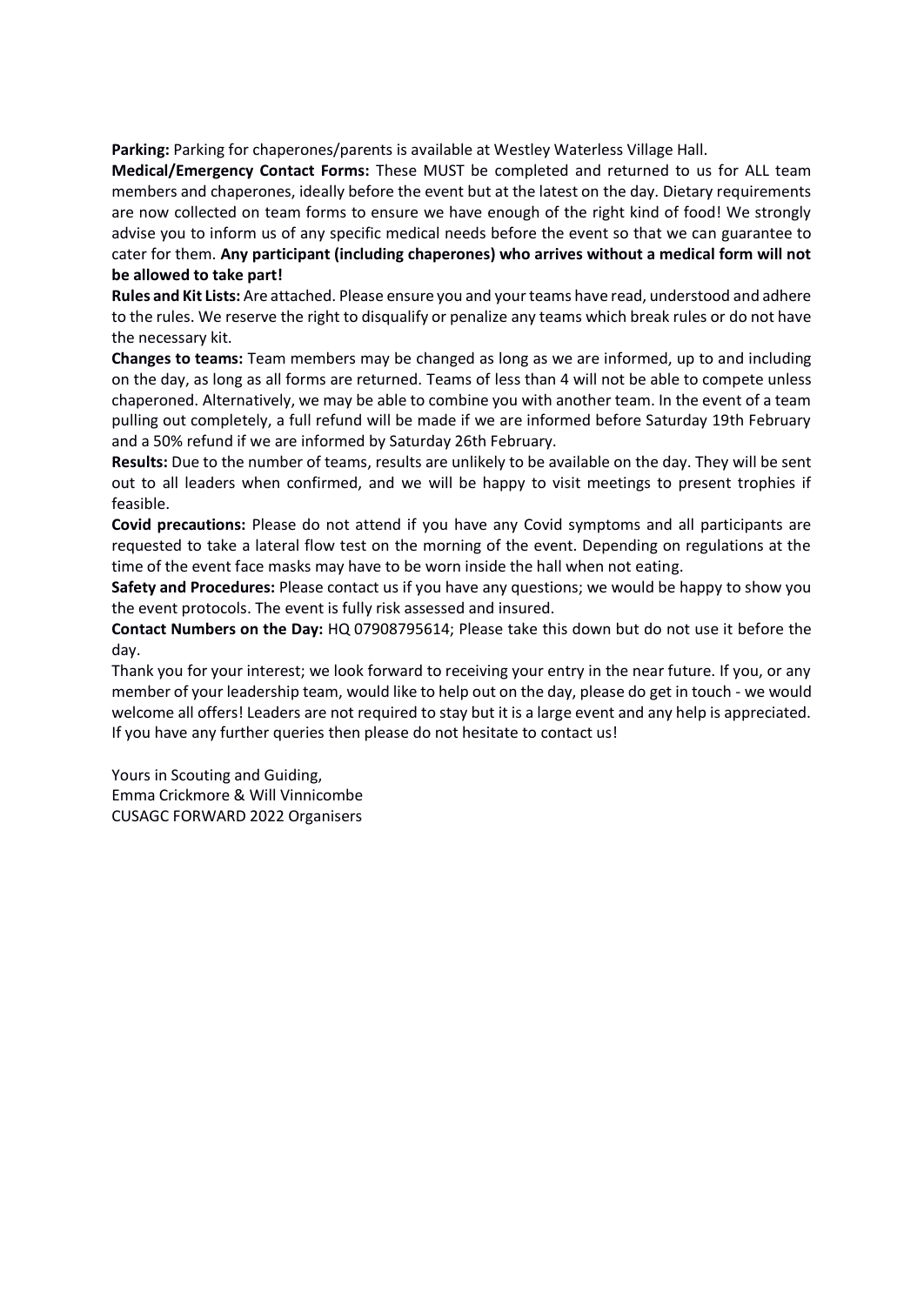

### Forward FAQs



#### **What are the age limits on participants?**

Teams must be formed of young people from either the Scout or Guide sections, we have no fixed age limits due to the differences between organisational policies. For Scouting this imposes a limit of age 10 to 14.5 depending on the age you move on your scouts. For Guiding the minimum age is 10 and young people are able to stay until they are ready to move. Explorers and Rangers may be interested in our Marathon Challenge in November.

#### **Does my team have to be chaperoned?**

We ask that you use your experience as a leader to determine if the team requires chaperoning or is able to compete without. Teams are required to keep in contact with us throughout via staff they meet on the walk or via phone, reporting their location. Due to the number of teams we have to manage, please note teams that have gone significantly or frequently 'off-route' may be brought back early without completing the challenge.

#### **What am I expected to do as a chaperone?**

The chaperone should accompany the team around the hike, keeping track of their location, and assisting with any incidents as required. As chaperone you should advise and help the team if they're going significantly offroute and help guide them back onto route. You should also make sure they're abiding by the rules, especially the requirement to contact us with their location and ensuring this is correct. Whether you hang back and follow from a small distance or walk with the group is up to you.

#### **How far will teams have to walk?**

The route each year varies, but is normally around 10 miles or 16km. There are also manned bases breaking this up and teams have 7 hours to complete the walk. Many teams end up walking 'off-route' increasing this distance. We are able to collect struggling teams.

#### **What am I required to do as section leader?**

We don't require leaders to do anything for the event other than coordinate your group's forms. We'd prefer paperwork to be completed in advance and in that case teams may be dropped by a parent or others. You may wish to chaperone one of your teams. We would welcome any leaders who could spare any time on the day.

#### **Can I enter a team of 3?**

We have a minimum of 4 people per team to allow teams to deal with casualty situations, this does include a chaperone, e.g. a team of three guides and their leader is permitted.

#### **Can I bring my dog?**

We do allow chaperones to bring their dog, however this event does involve a large amount of walking so please be confident your dog is able to cope. Depending on the venue it may not be possible to bring the dog inside at the beginning and end of the event. Please also note this on the entry form as it will affect what transport we send, it may be we ask the chaperone and dog to complete the walk in the event that we collect their team.

#### **Can I park at the venue?**

Facilities vary at the start point each year and we'll advise about this on confirming your entry times, even when parking is available we may ask you to find parking elsewhere to leave access for event vehicles. Please try not to block access to the venue while dropping off as event vehicles may require access to support other teams.

#### **Who can be a chaperone?**

Anyone aged over 18 with a valid Scouting or Guiding DBS can chaperone a team. You must believe that person is competent and able to chaperone the team. We are not able to provide chaperones for any team. We are required to see evidence of the DBS check. We may permit two young leaders to act as chaperone for a team. This should be discussed with the organizers.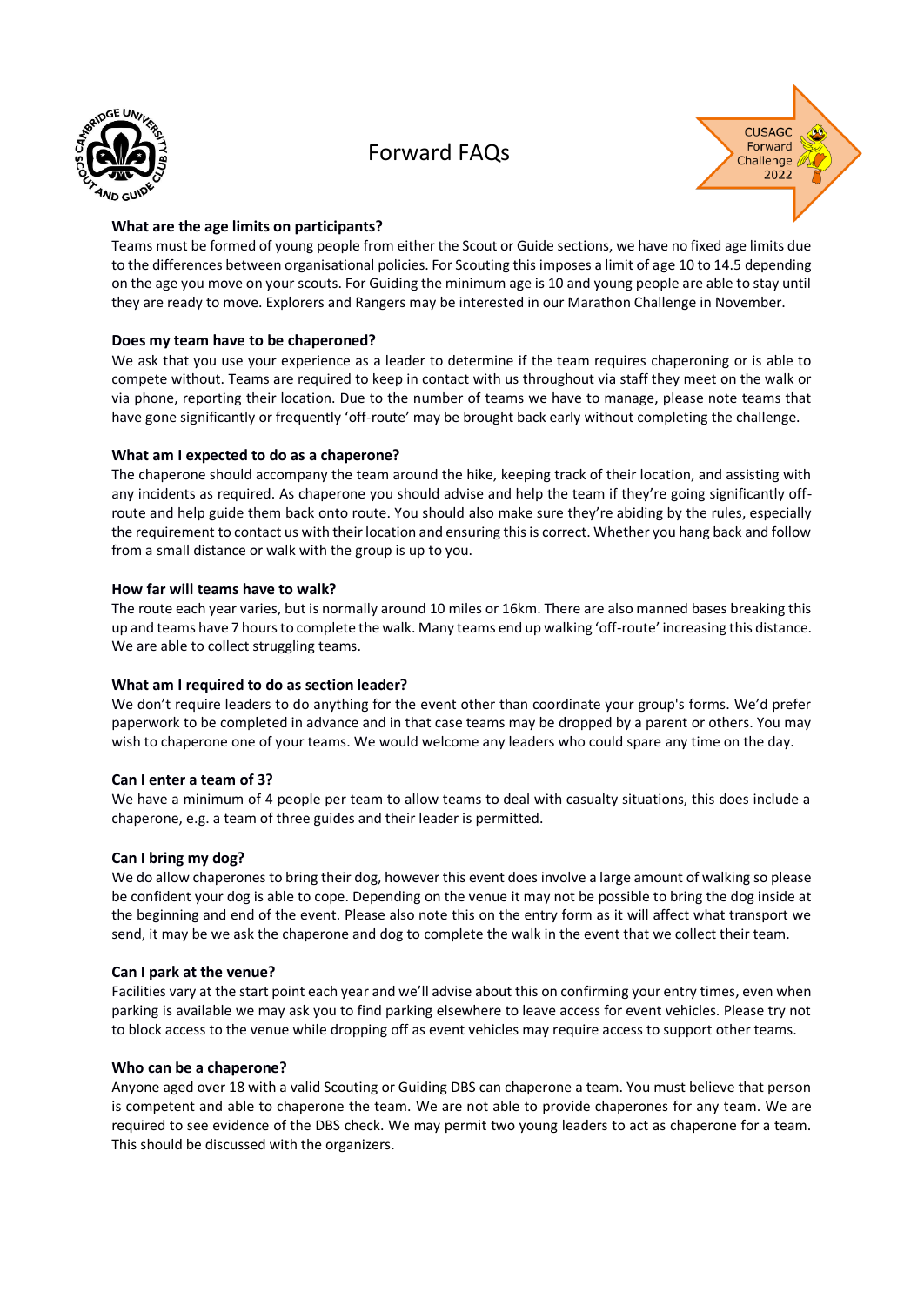

# CUSAGC Forward 2022: Entry Form



Please send this form by email or post to Emma Crickmore, Newnham College, Cambridge, CB3 9DF by Saturday 19th February 2022. Places are limited so please return the form as soon as possible.

\_\_\_\_\_\_\_\_\_\_\_\_\_\_\_\_\_\_\_\_\_\_\_\_\_\_\_\_\_\_\_\_\_\_\_\_\_\_\_\_\_\_\_\_\_\_\_\_\_\_\_\_\_\_\_\_\_\_\_\_\_\_\_\_\_\_\_\_\_\_\_\_\_\_\_\_\_\_\_\_\_\_

Group/Unit Name (including team letter A/B/C if necessary – one form per team):

Team type:

| <b>Cambridge District Scouts</b>                                                                                              |     | <b>Other Scouting</b> |  |
|-------------------------------------------------------------------------------------------------------------------------------|-----|-----------------------|--|
| <b>Cambridge City Division Guides</b>                                                                                         |     | <b>Other Guiding</b>  |  |
| Will this team be chaperoned?<br>Name of chaperone:<br>Position of chaperone (e.g. Leader, parent):                           | Yes | No                    |  |
| I confirm that the chaperone holds a Scouting/Guiding DBS:<br>DBS Number or Scout Association/GirlGuiding Membership Number*: |     |                       |  |
| Names of team members (4-7 per team): Age (on 05/03/22):                                                                      |     |                       |  |
|                                                                                                                               |     |                       |  |
|                                                                                                                               |     |                       |  |
|                                                                                                                               |     |                       |  |
| Number of badges wanted (£2/badge, limited availability after 05/02/2022)                                                     |     |                       |  |
| Dietary Requirements of Team Members:                                                                                         |     |                       |  |
|                                                                                                                               |     |                       |  |
| Leader's Name:                                                                                                                |     |                       |  |
| Email**:                                                                                                                      |     |                       |  |
| Phone (You should be contactable via this number on the day):                                                                 |     |                       |  |
|                                                                                                                               |     |                       |  |

Delete as appropriate: I have paid by

Bank transfer to **Account Number 22770180 Sort Code 40-16-08** using your group name as reference OR

a cheque, included, made payable to 'CUSAGC'

You may pay for multiple teams in one payment and any additional badges.

If there are any changes after you have submitted this form, please could you inform us by email as soon as possible.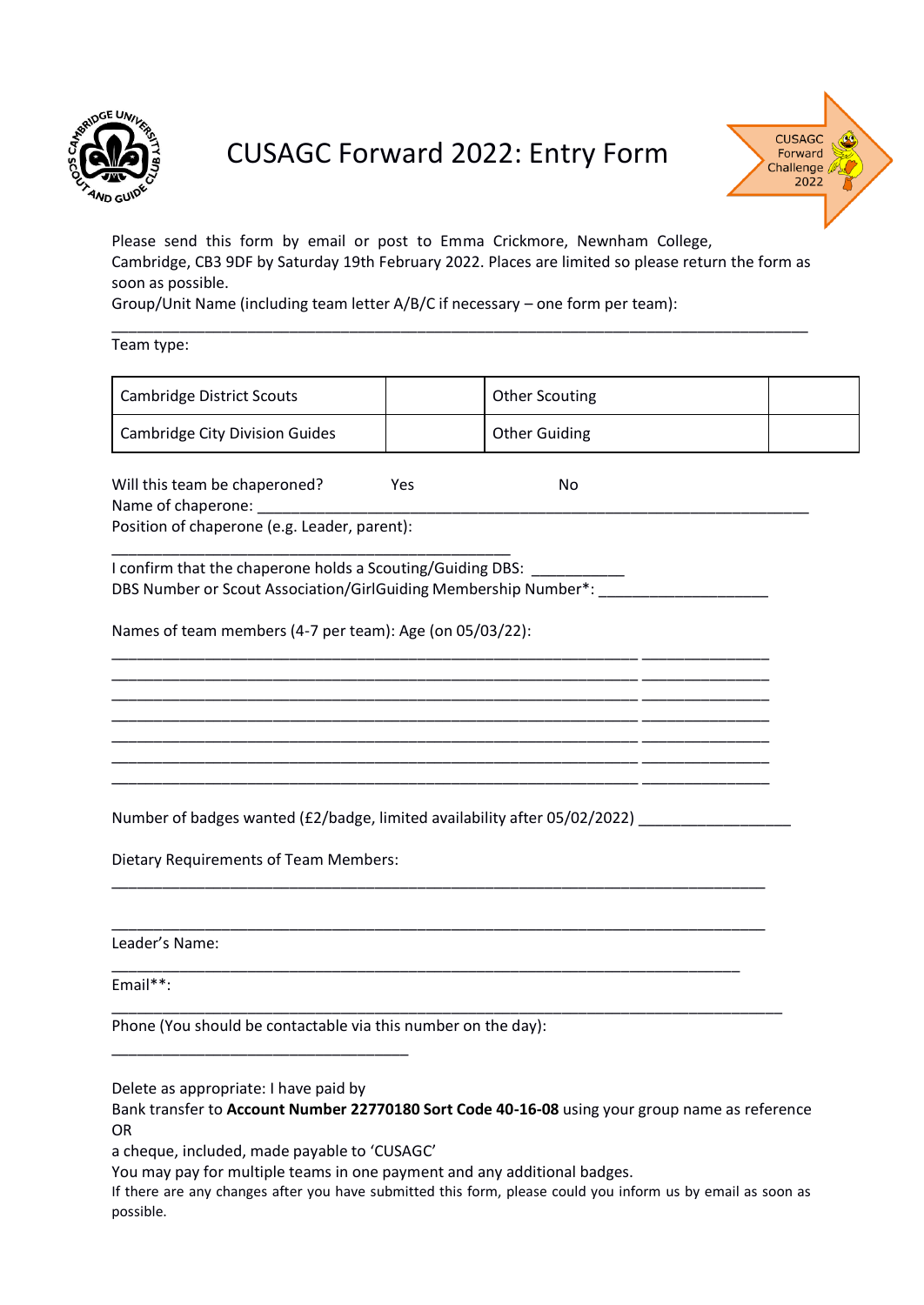



#### Dear Parent/Carer,

Once again this year, CUSAGC will be running its FORWARD incident hike for Guides and Scouts and has invited your Group/Unit to enter a team (or teams). It will take place on Saturday 5th March and will start and finish at Westley Waterless Village Hall, near Newmarket. Scouts and Guides will follow a 10-mile route with challenges for them to perform to test their map reading and teamwork. It's always a fun day and there is fierce competition for the two trophies! Teams will be given specific arrival times between 8:00 and 10:00, and all walking is completed in daylight.

The fee includes hot drinks at the halfway base and hot snacks and drinks at the end of the day, as well as covering the other running costs (i.e. hall, kit and vehicle hire) – lunch is not included. Your child/ward's leader may also need to charge a little extra to cover transport to the start or kit hire costs. Your leader should be able to advise what they will be charging.

Younger or less-experienced groups may be supervised on the way round by one of their Leaders; this is the Leader's decision.

For now, your Leader only needs to know whether your child/ward will be taking part, but they will also be sending round permission and medical forms along with a kit list to everyone who will be coming. We would ask that you read these carefully and fill them in, as children will not be able to participate if these have not been completed.

We'd advise letting your Leader know whether your child will be taking part as soon as possible, places book out very quickly. We hope to see your child/ward at Forward on 5th March; we are sure they will enjoy themselves and learn a lot!

Any questions should be directed to your Leader in the first instance, but do email us if there are any other problems.

Yours in Scouting and Guiding,

Emma Crickmore & Will Vinnicombe CUSAGC FORWARD 2022 Organisers forward@cusagc.org.uk

|                                                                                    | would like to take |
|------------------------------------------------------------------------------------|--------------------|
|                                                                                    |                    |
| part in CUSAGC FORWARD 2022 on Saturday 5th March.                                 |                    |
| Their date of birth is ________________.                                           |                    |
| I agree to pay any necessary fees and fill in the health forms.                    |                    |
| They'd be interested in a commemorative blanket badge for an additional £2? Yes/No |                    |
| Signed                                                                             | Date:              |
| Name                                                                               |                    |

Please return to your Leader as soon as possible; places are limited so act fast!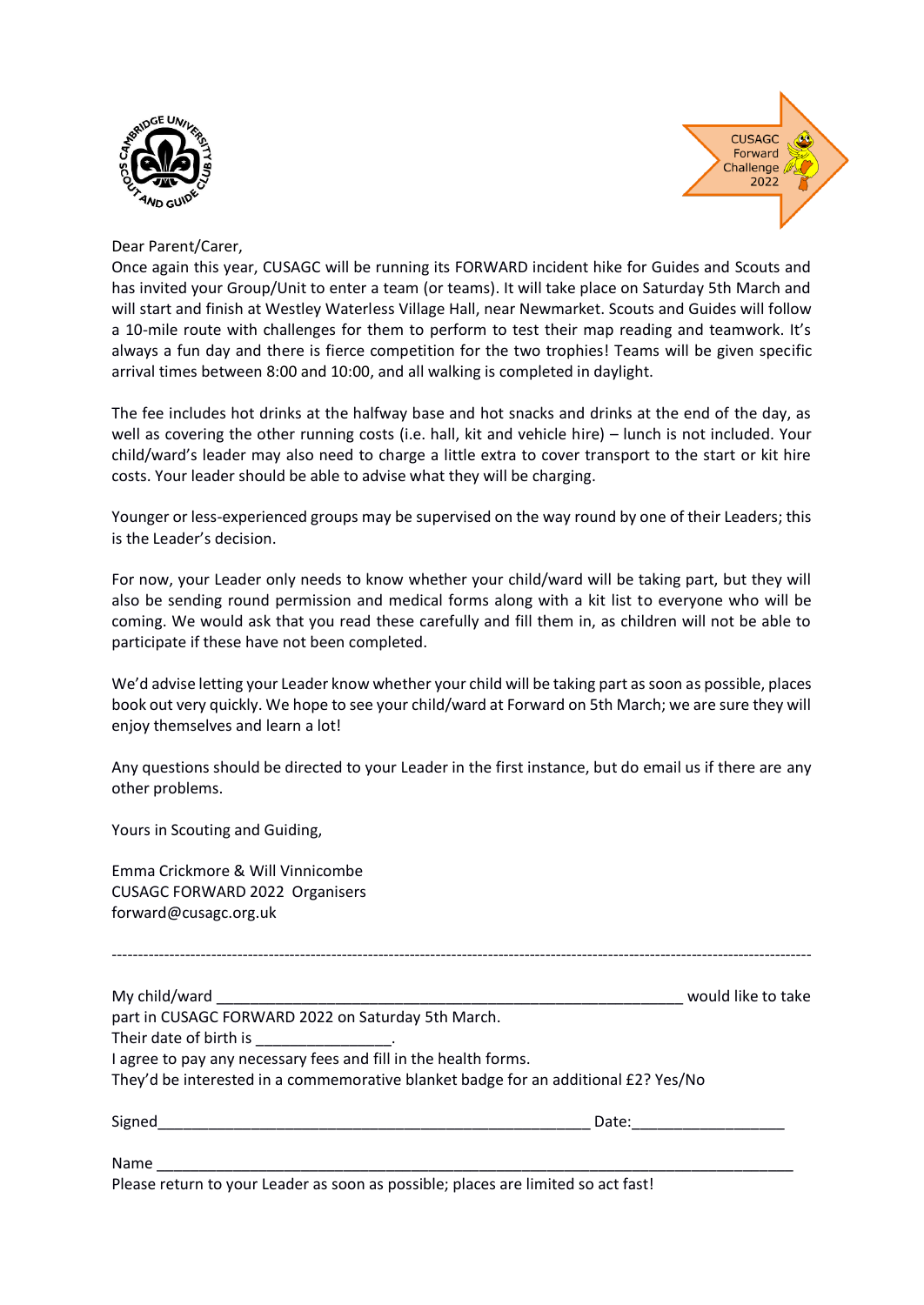

### FORWARD 2022 Health/Contact Form

This form should be completed and returned by email or handed to registration on the day for all participants (including chaperones). Please continue overleaf if more space is needed. Please note down the emergency contact number on the day only: **07908795614**



The Participant

First name(s):

Surname:

Date of birth:

Telephone number(s):

Address:

Team:

Emergency Contact (e.g. Parent/Guardian)

Name:

Relationship to participant:

Telephone number(s) (MUST be contactable during the event):

Address (if different to that of participant):

Date of last tetanus vaccination (if known):

Medical Information (continue overleaf if required)

Dietary requirements:

Medical conditions (including allergies):

Current medication (please say if it must be taken during the event):

I give permission for the designated first aiders to treat the participant as may be necessary (including use of antiseptic wipes, plasters, paracetamol, and other items found in standard first aid kits) except for the following:

I authorize the Forward team to sign on my behalf any written form of consent required by the hospital authorities, if the delay to obtain my own signature is considered inadvisable by the healthcare professional in charge.

I am happy for the participant to appear anonymously (no name will be used) in photos taken by event staff for possible use in publicity material including (but not limited to) the CUSAGC website and local Scouting/Guiding press. (Please cross through this statement if you are not happy)

I confirm that the participant is a member of The Scouts or Girlguiding. The above information is correct to the best of my knowledge and I shall inform the event organisers if there are any changes.

Signed:

Print name:

Date: Relationship to participant (parent/guardian if under 18):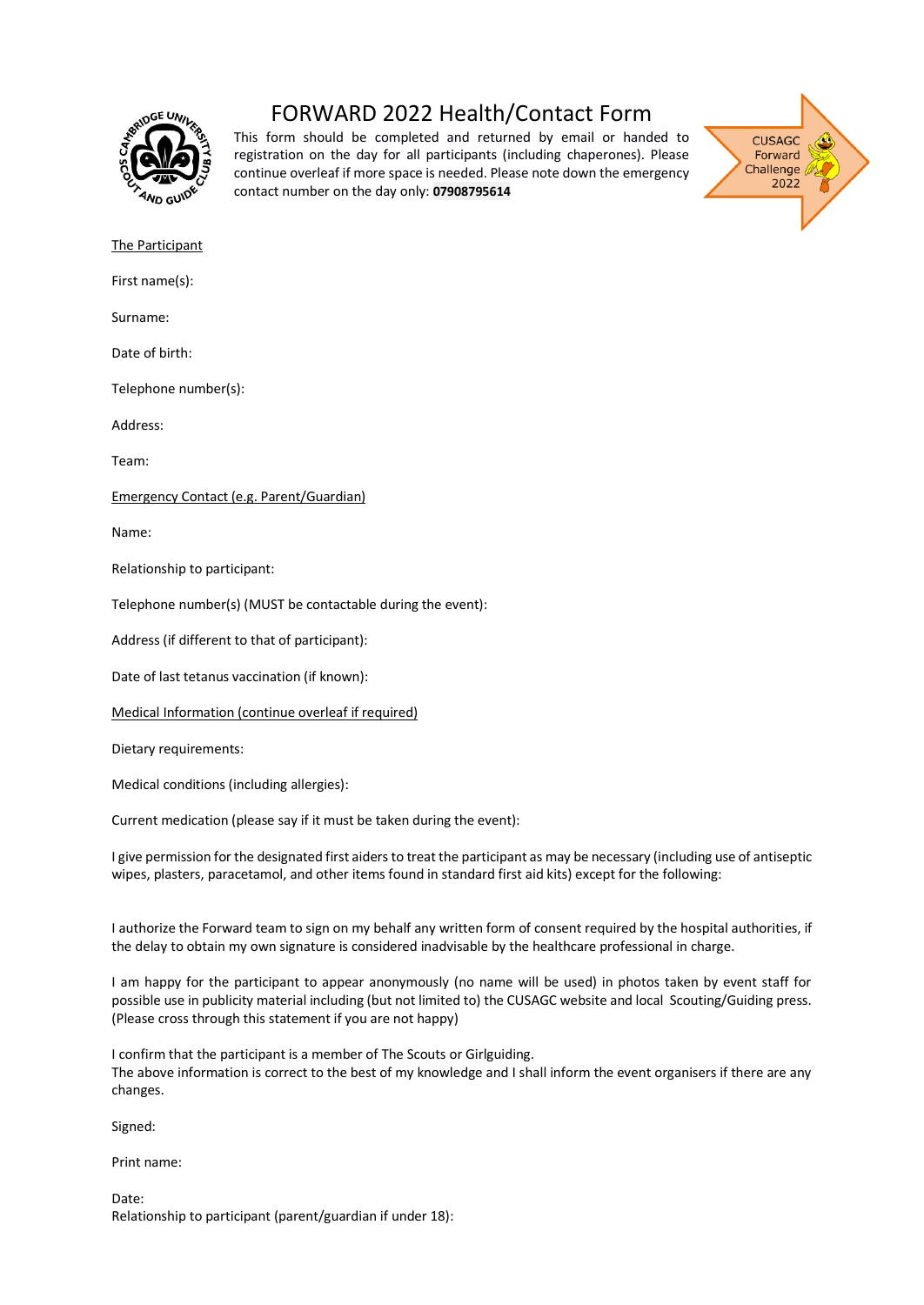

### FORWARD 2022: Kit List



PLEASE NOTE THAT NO TEAM WILL LEAVE WITHOUT A KIT CHECK Individuals without appropriate kit will not be able to take part Each TEAM must carry:

- 1. 2 Silva-type compasses
- 2. 2 maps, 1:25K (explorer) 210 or suitable copy of this. Print-offs must be of exact scale and be suitable for taking grid references and bearings. They should contain the region bounded by 6154, 6160, 6854 and 6860.
- 3. Waterproof map case or laminated map
- 4. At least 2 watches
- 5. At least 2 basic first aid kits containing equipment the group know how to use (there will be more substantial first aid kits at each of the checkpoints and HQ)
- 6. At least two charged and credited mobile phone with the HQ hotline (07908795614) saved. The number for these phones must be given to HQ event staff to be used to contact teams as necessary throughout the day.

#### Each INDIVIDUAL will need:

- 1. Rucksack with a waterproof liner e.g. a strong bin bag
- 2. Packed lunch (and snacks)
- 3. Unbreakable mug
- 4. Full water bottle (at least 1L)
- 5. Emergency rations e.g. Mars Bars. These are only for use in an emergency and must be sealed.
- 6. Troop/Unit necker if applicable no other uniform is required.
- 7. Walking boots ankle support needed (be aware that the route could be muddy!)
- 8. Appropriate socks (consider spare pairs)
- 9. Sensible trousers for walking in e.g. tracksuit bottoms (NOT JEANS)
- 10. Warm clothing
- 11. Hat and gloves
- 12. Sun cream (if forecast is favourable!)
- 13. A waterproof jacket (and waterproof trousers if possible) regardless of forecast.
- 14. Whistle
- 15. Notepad and a pen/pencil
- 16. A completed medical/contact form (to be handed in on arrival at HQ before beginning the hike, if it has not already been returned to the organisers)
- 17. Face mask, unless exempt.